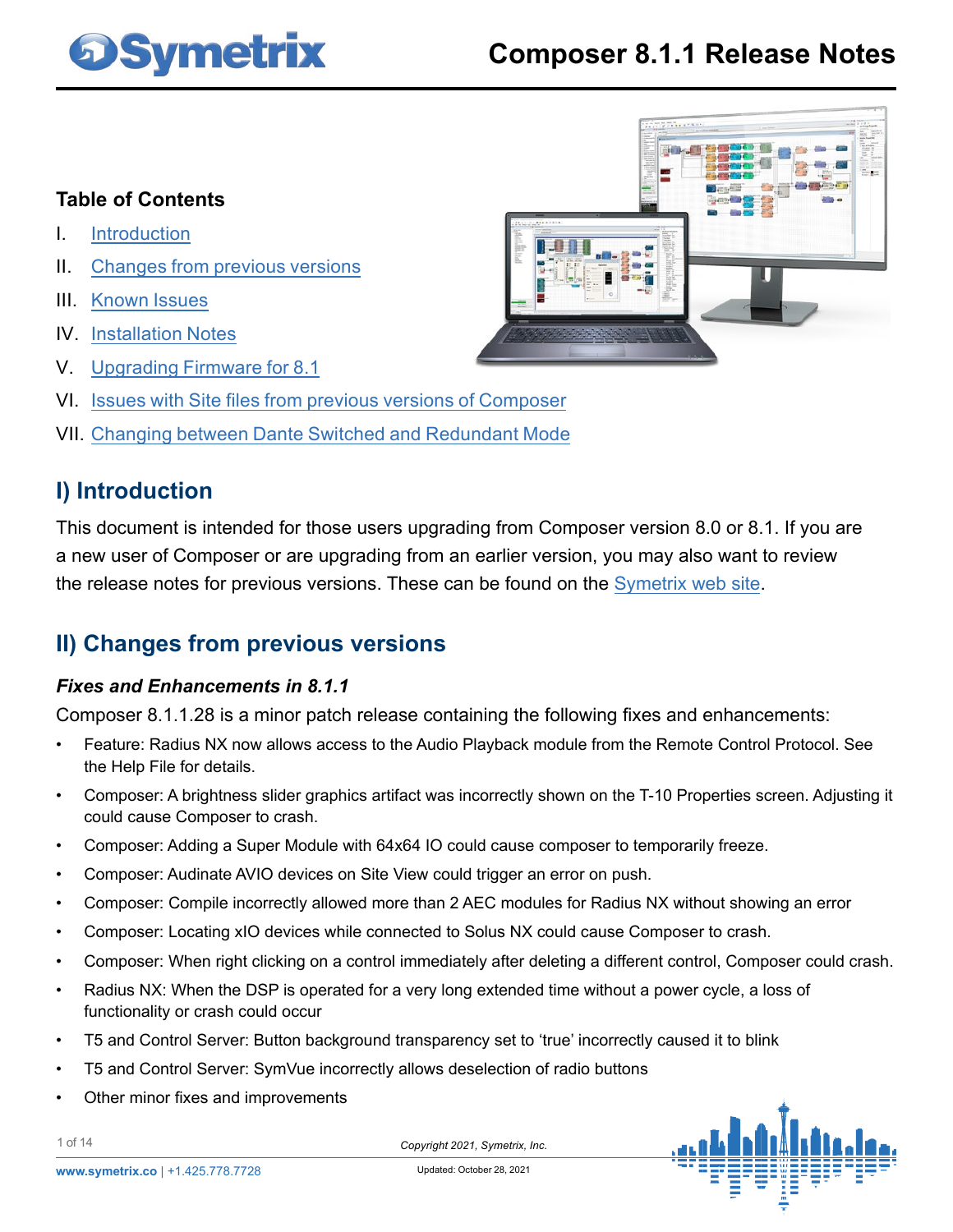# **Symetrix**

### *Main New 8.1 Features*

Composer 8.1.0.27 is a major release and features the following enhancements:

- Support for the **xIO Bluetooth RCA-3.5** has been added.
- Support for using the **T-10 Glass** in designs has been added. Composer 8.1 cannot push to a site with an enabled T-10.
- A new **HTTP API** has been added to Intelligent Modules.
- The Fader, Knob and Meter scale font size and color are now adjustable when creating Control Screens.
- Many controls now support larger sizes on Control Screens.

### *8.1 Major Fixes*

The following important issues have been resolved in Composer 8.1.0.27:

- AEC: AEC modules would sometimes not pass audio under very specific combinations
- ARC-3: Menus would not display properly when pushed from Composer configured to Override Windows High DPI Settings
- ATI and VOIP Cards: Some faders were incorrectly set at maximum value when exported to SymVue
- Composer: Crash would occur when trying to access a Dante device with more than 64 channels like the Dante PCIe card
- Composer: Crash would rarely occur with a particular set of circumstances resulting in a blank Dante Tx Channel name
- Composer: Multichannel Vias in site view could slow the application or cause Composer to crash
- Control Server: Control Screens with Numerics would sometimes not load properly or load very slowly
- Control Server: Factory Reset via Web Admin could cause the unit to become unresponsive and never fully boot in some circumstances
- Control Server: Sometimes would stop working and require power cycle
- Intelligent Module: Crash could occur when trying to send to port that wasn't connected
- Intelligent Module: TCP connections would remain connected after being closed in some situations causing unreliable operation
- T-5: Would sometimes hang while booting and not load the control screen, sometimes showing a dark screen or just the Symetrix logo
- VOIP Card: Was not recalling parameter changes after a device reboot
- W Series: Menus would not display properly when pushed from Composer configured to Override Windows High DPI Settings
- xIO Devices: Preset Parameter values were sometimes recalled incorrectly



2 of 14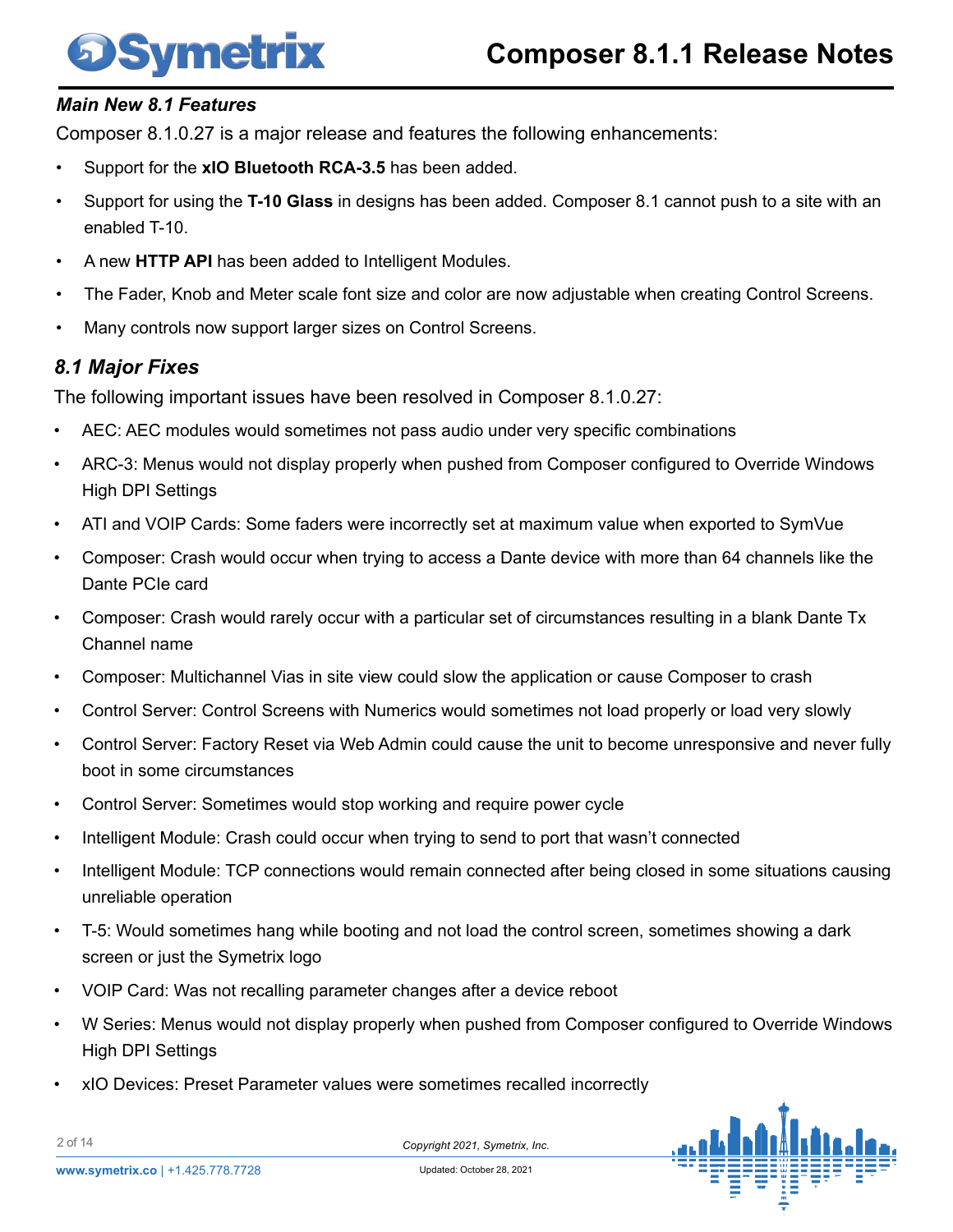# **Symetrix**

### *8.1 Other Fixes and Improvements*

The following issues have been resolved or improved in Composer 8.1.0.27:

- ARC-3: Blank menu names or menu items were not displayed correctly
- ARC-3: Navigating to the 32nd menu would not always work properly
- Composer: Could not remove Remote Control assignment within Matrix Mixer in some cases
- Composer: Could not set the text of the SymVue Exit or Logout button to blank
- Composer: Dante XML for RDL DD-BN40 product has incorrect information on input number available from device
- Composer: Matrix grid controls would sometimes not be present in a Preset when stored from a Control Screen
- Composer: Numerics copied to control screens could not be resized large enough
- Composer: Sometimes Composer would continue to show a Preset that contained an Intelligent Module Control after it had been removed
- Composer: Super Matrix pop-ups showed wrong channel
- Composer: Tool Tips would not show properly in some situations when zoomed in or out
- Composer: URL images would sometimes disappear and not update after an Undo in a Control Screen
- Composer: URL images wouldn't update immediately when URL changes in a Control Screen
- Composer: Various minor navigational issues with remotes in the Search Bar and Locator Bar could occur
- Control Screen: Copying individual controls to Control Screens sometimes copied all controls.
- Control Server: Downgrades could cause the unit to not operate correctly in some circumstances
- Intelligent Module: "Allow Remote Control" setting needed to be set before adding the control to a control screen in order to function.
- Intelligent Module: A variety of issues related to TCP scripting functionality could occur leading to unexpected behavior
- Intelligent Module: Changes to Labels by a script were not always reflected on SymVue Control Screens
- Intelligent Module: Control Linking state was incorrectly reset to Stand Alone on Intelligent Module Import
- Intelligent Module: Dropdown lists were not functioning properly in Intelligent Modules used on T-5 or Control Server
- Intelligent Module: Duplicated Intelligent Module controls would sometimes be named incorrectly
- Intelligent Module: Fader/Knob/Up/Down controls didn't show the Custom Units Format property when the Units were set to Custom



3 of 14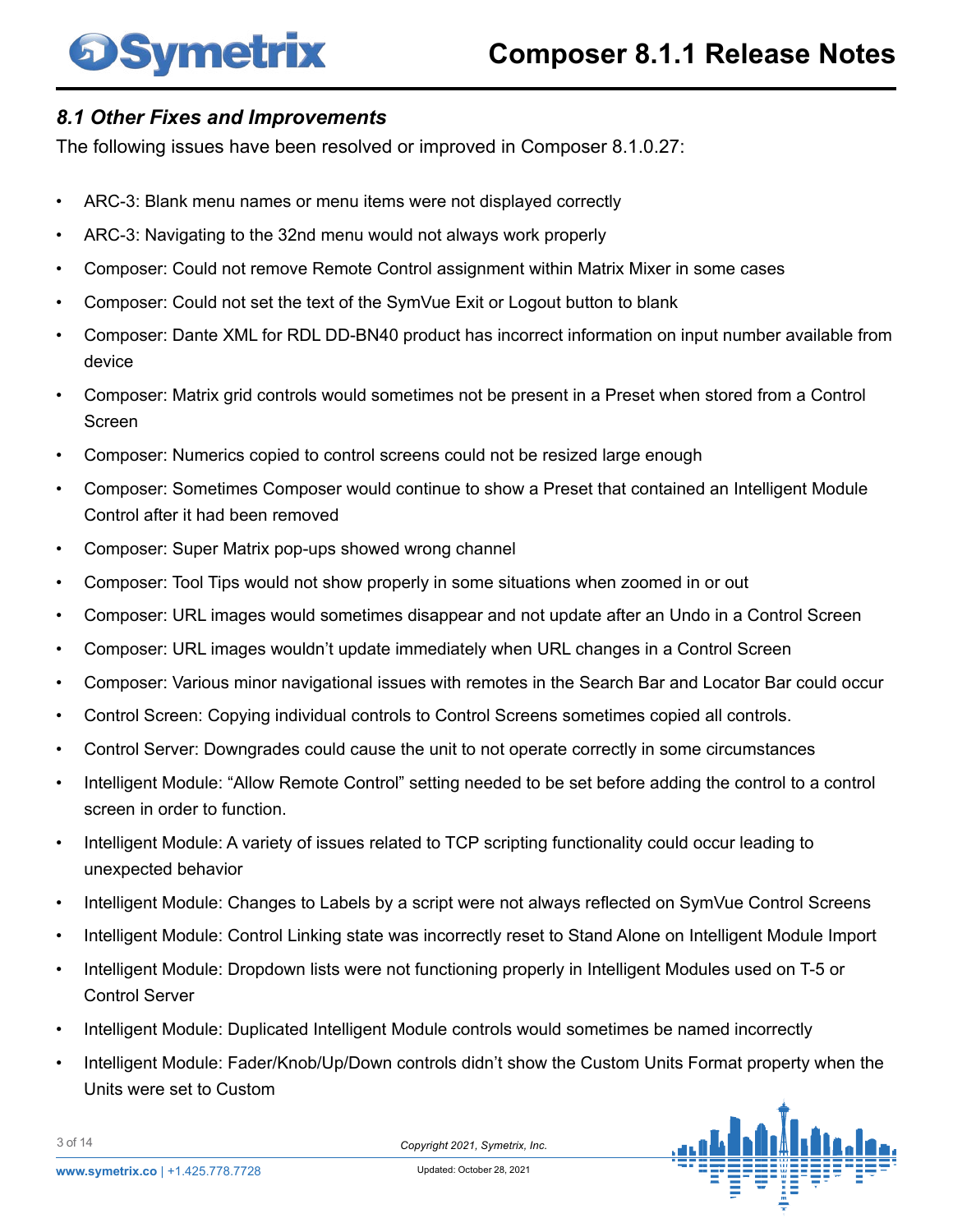# Symetrix

### *8.1 Other Fixes and Improvements continued...*

- Intelligent Module: In the Execution Statistics view, the Unit Skipped Passes count was not properly restarted when pressing the Reset buttons
- Intelligent Module: Undo/Redo did not work for changes made to Intelligent Module Control Views
- Intelligent Module: Video Stream images in Intelligent Modules were incorrectly stretched to fill the space
- Module Firmware: Automix Combiner modules would not hold parameter changes after a device reboot in some configurations
- Module Firmware: VoIP Speed Dial module settings would not hold parameter changes after a device reboot in some configurations
- Radius NX Audio Playback: Non audio files with a .wav extension on USB media halted <All Files> playback
- Radius NX Media Manager: Reload button wouldn't work after new drive inserted
- Radius NX Media Manager: The "upload" button for playlists folder had no intended functionality so it was removed
- Radius NX Media Manager: The previous files were incorrectly showing after ejecting the drive and refreshing the page
- Radius NX Media Manager: The previous files were incorrectly shown if the USB drive was removed when the Radius NX was powered off
- Radius NX Media Manager: Uploading a file to a full drive gave unclear errors
- SymVue: W Series Connection and DHCP LEDs would not show the status of the remote in Control **Screens**
- T-5/Control Server: Automatic Fader Scale Divisions was not displayed correctly and would cause the Control Screen not to match SymVue for Windows
- T-5/Control Server: External Hardware Icons were not shown
- T-5/Control Server: Fader or Meter Units did not correctly affect the scale and would cause the Control Screen not to match SymVue for Windows
- T-5/Control Server: HTTP Images with transparency were incorrectly displayed with a solid background
- T-5/Control Server: Labels from Intelligent Modules would incorrectly display with an outline even when the background was configured to be transparent
- T-5/Control Server: Log Fader scale was not displayed correctly and would cause the Control Screen not to match SymVue for Windows
- T-5/Control Server: Multi Colored LED's would not show the correct color



4 of 14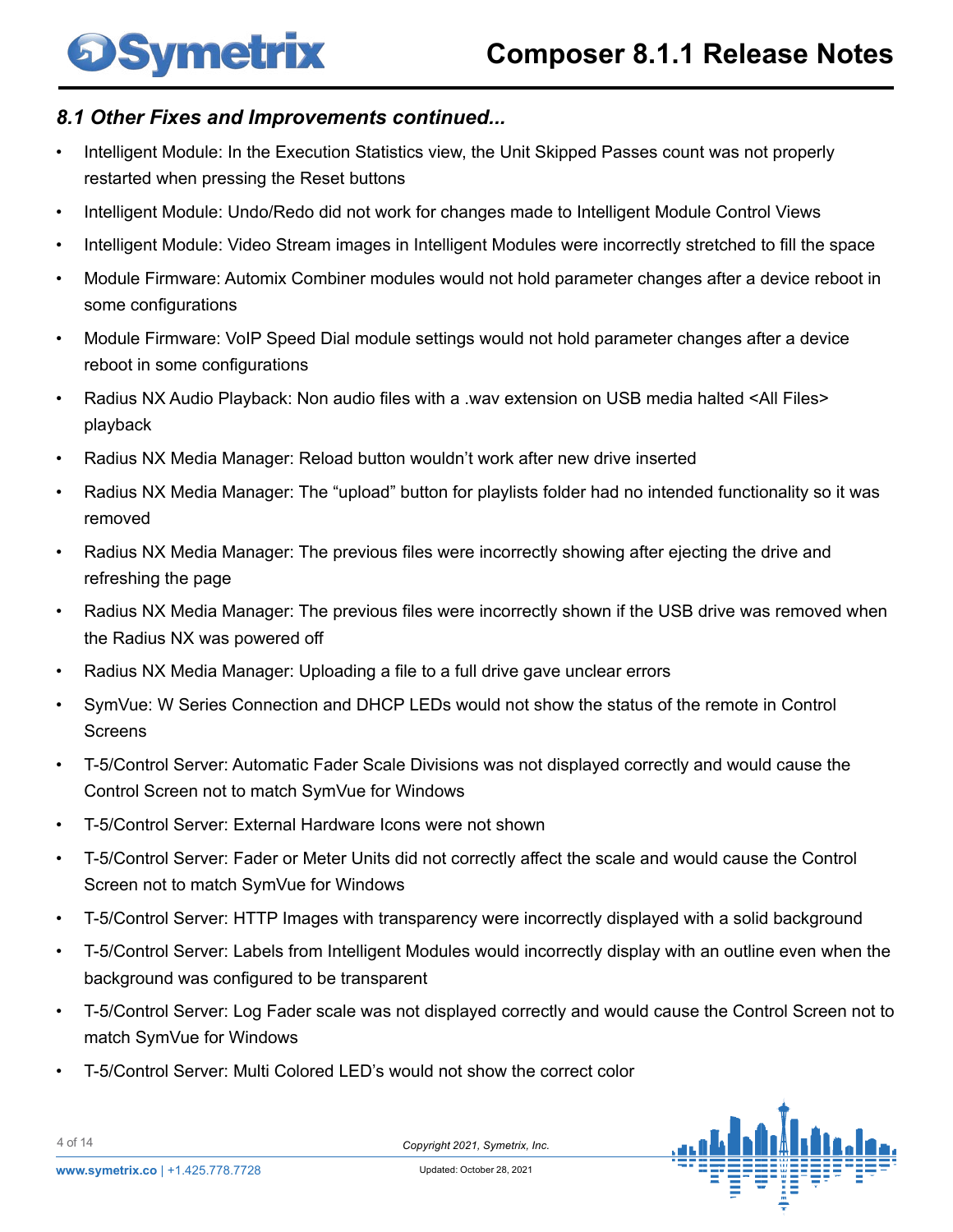# <span id="page-4-0"></span>**DSymetrix**

### *8.1 Other Fixes and Improvements continued...*

- T-5/Control Server: Numeric controls used incorrect default font and didn't use custom font
- T-5/Control Server: Numeric controls would not always display the correct font until touched/clicked
- T-5/Control Server: Some controls would not work when configured as an Up/Down on a Control Screen
- T-5/Control Server: The SymVue Logout button was not always displayed
- T-5/Control Server: The Vertical Alignment property was not functioning properly for Drop Down controls
- T-5/Control Server: URL images would not scale properly
- T-5: Fader, Knob and Meter scale used the wrong font
- T-5: For SymVue designs with multiple connected Control Screens, there were various navigation issues if panel security was enabled on only some of the Control Screens
- W Series: Updating firmware on multiple W Series at once could require multiple attempts
- W Series: Assigning a discrete slider with more than 16 steps to the encoder would not function properly
- W Series: Idle Timer was not affected by Preset button presses causing the remote to go into the Idle state too early in some cases
- W1, W3, W4: Two different units with encoders assigned to same control, moved simultaneously show disparate values indefinitely
- W3: Select and Set was not displaying correctly for Radio Button modules
- Other minor fixes and improvements

### *Update Notes*

The xIO Bluetooth Dante Kernel Firmware configuration has been updated to present the correct number of Dante inputs and outputs. This requires manually upgrading the firmware through the xIO Bluetooth unit properties dialog using "xIO4 Kernel V4 2 2.xiobt uxt". You will be warned that the firmware versions have not changed and that the upgrade is not needed. This can be ignored and the upgrade performed anyway. The update may take 5-10 minutes to complete.

### **III) Known Issues**

### *Issues related to VoIP*

- 1. If a speed dial number is selected as the transfer target, the transfer will complete immediately as a blind transfer.
- 2. Pushing a Composer site file to the device generates a VoIP card log message saying that the location is USA, even if it isn't. This log message is harmless.



5 of 14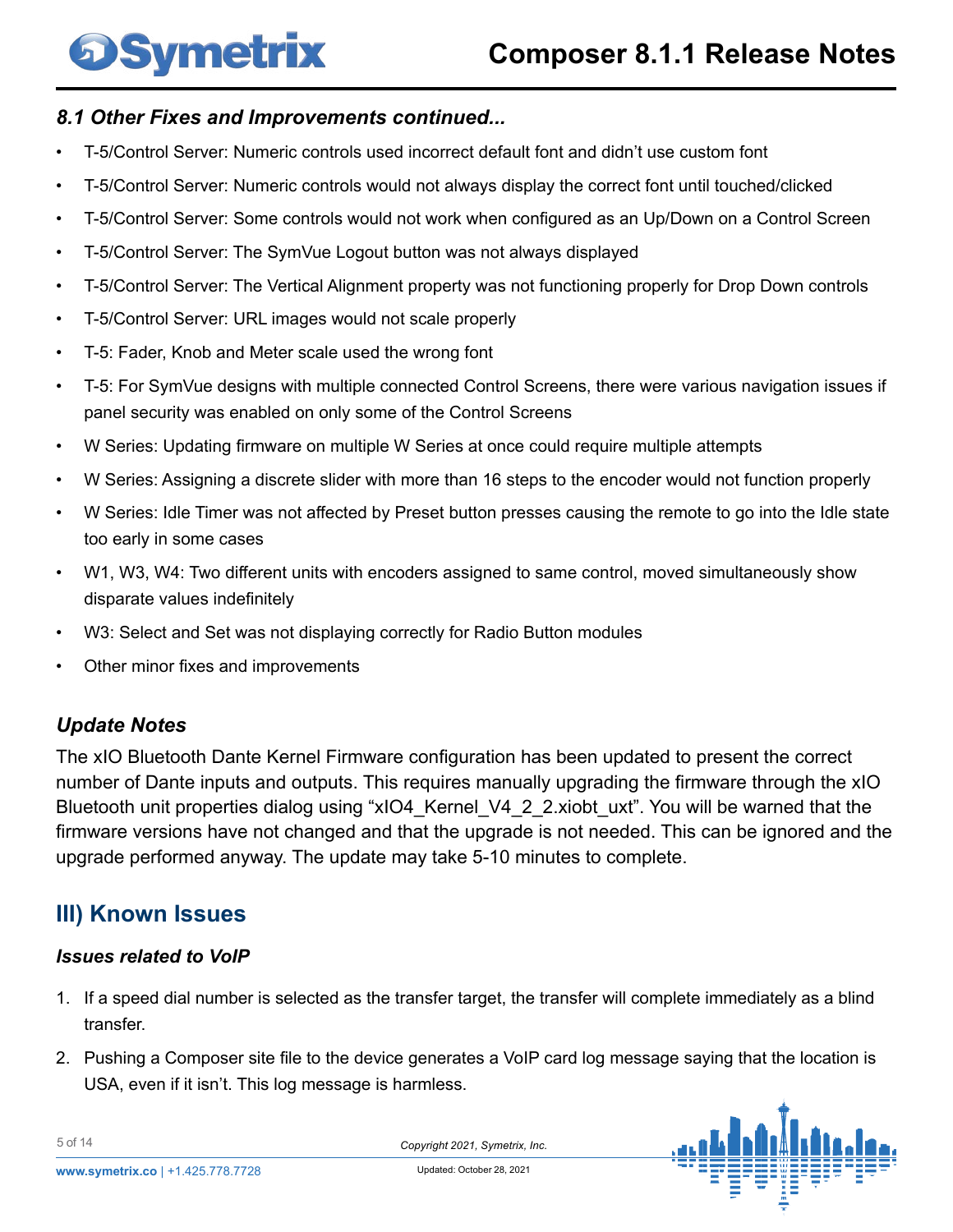- 3. When a local conference on a line is active and DTMF digits are pressed locally, the DTMF signals are sent only to the call appearance that most recently joined the conference. When establishing a conference using two call appearances, if it is important for one call appearance to receive DTMF digits (e.g., a conference bridge) then add that call appearance last.
- 4. There may be log messages in the VoIP card Telnet session that are categorized as ERR (error) but do not indicate real errors.
- 5. If a local conference is using the two call appearances on line 2 and the call on the first appearance is ended by pressing that Call/End button, the call on the second appearance is put on hold. Press the appearance 2 Call/End or Hold button to resume this call leg.
- 6. If the DTMF Relay type is changed to SIP INFO (default value is 'Out of Band'), the SIP INFO messages are sent using the configured Transport Type for the line instead of the transport type used for a SIP dialog session for a call, if that is different.
- 7. If the default DTMF Relay type of 'Out of Band' is used, and the DTMF On Time setting is increased from the default value of 150ms, then rapid digit presses can result in dropped digits in the transmitted stream.
- 8. When the Country parameter is set to Australia, the "ringback" and "busy" call progress tones played in the local room differ from the expected tones for that country. When the Country parameter is set to Germany, the "ringback" and "reorder" call progress tones played in the local room differ from the expected tones. When the Country parameter is set to the UK, the "reorder" call progress tone differs from the expected tone. This does not affect any call signaling, it only affects the locally generated sound effects that are played into the local room.
- 9. If the Auto-answer feature is enabled via the Web Admin Page and there is an active call on one call appearance, this call is not placed on Hold when the second call is received on the other call appearance and automatically answered. The original call remains active with 2-way audio and the second call has no audio. For conference room applications Symetrix recommends leaving Auto Answer turned off.
- 10. If the Auto-answer feature is enabled via the Web Admin Page and a call is manually answered and placed on hold within the Auto-answer time window, i.e., before the call is auto-answered, then this held call is resumed automatically.
- 11. If the Reset Web Admin Password button is pressed to set the Web Admin password back to its default value, the setting is not immediately saved. If the system is rebooted it will boot up with the old password. To work around this, modify a setting in the Web Admin to force files to be saved to flash memory after resetting the password.
- 12. A consultative transfer performed by the remote party who called Line 1 of the VoIP card to Line 2 of the same VoIP card will not transfer the call and the initial call will be dropped.
- 13. The VoIP card can indicate that it has registered successfully before the Line 1 or Line 2 "Server Address" field is populated. However, this field is required to place and receive calls.



**DSymetrix** 

6 of 14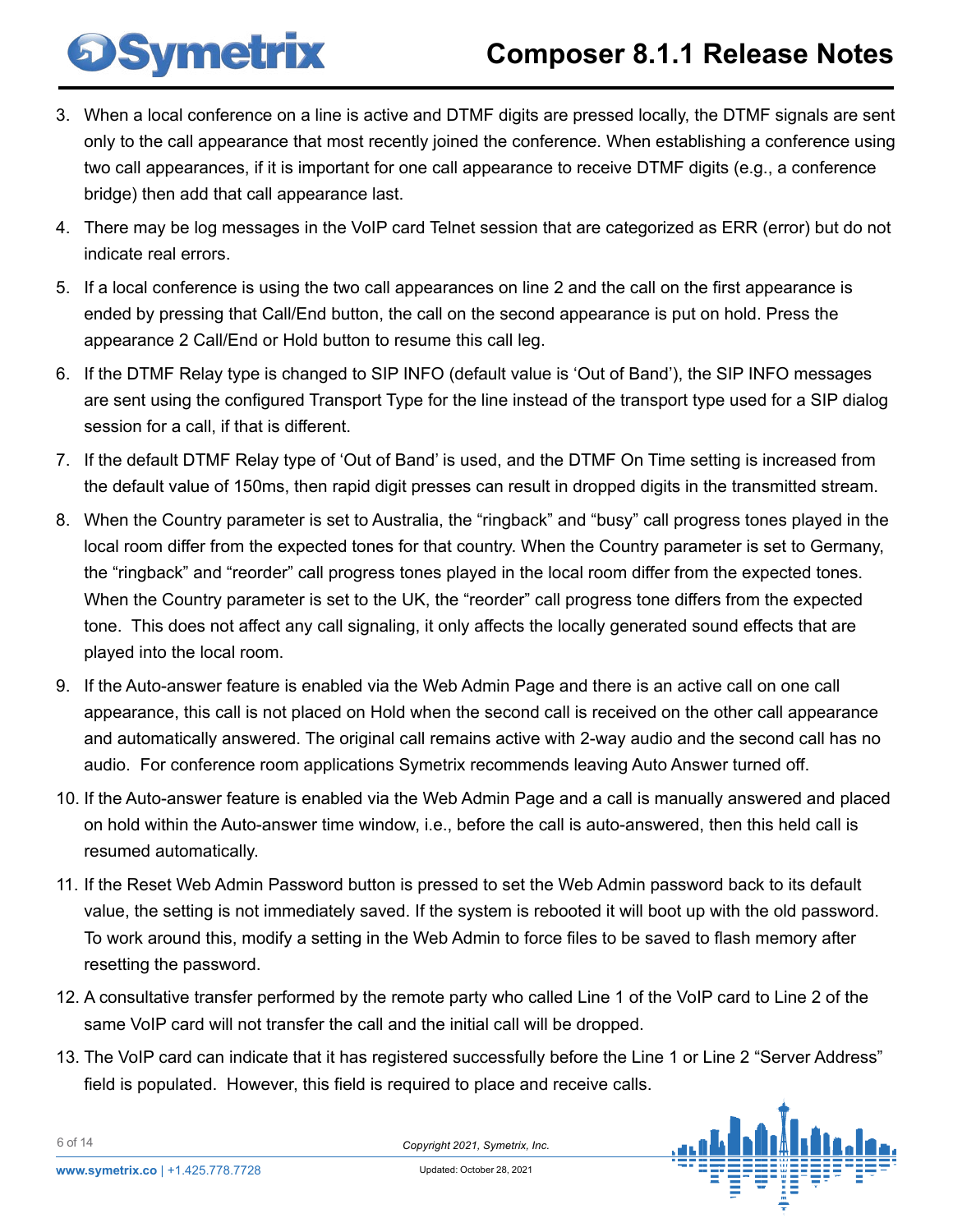- 14. The Blind Transfer function where the user completes the transfer without waiting for ringback or an answer from the transfer target is in fact handled similarly to a semi-attended transfer. If the transfer target does not answer the call, the transferee remains on hold.
- 15. A non-standard port number cannot be specified in a direct URI dial string, for example when dialing 1001@10.4.0.156:8325 the destination port of 5060 is used instead of 8325.
- 16. In rare cases, the HTML files used by the Web Admin may not load. Should this happen, refresh the browser to view the Web Admin.
- 17. If the DTMF Relay type is changed to 'In Band' (default value is 'Out of Band'), the duration of transmitted DTMF tones does not match the configured 'DTMF On Time' parameter in the Web Admin when the G.722 codec is used for a call. The actual duration is shorter so the configured duration may need to be increased to work with certain far ends.
- 18. If a firmware upgrade is performed and later a VoIP card is added or swapped, the VoIP card may not contain the correct web admin files. After adding or swapping the VoIP card, a manual firmware upgrade for that unit should be performed.

### *Other Issues*

**DSymetrix** 

- 19. T-5 and T-5 Glass cannot be downgraded from 8.1 to 8.0. Attempting to do so will result in a screen showing only the Symetrix Logo on the T-5. Simply upgrade to 8.1 to restore full operation of the device. If you need to downgrade a T-5 from 8.1 to 8.0, contact Tech Support for special instructions.
- 20. Units may fail to pass Dante audio when switched vs. redundancy mode is changed. See instructions on how to change this below.
- 21. Composer may fail to locate any devices. In some cases, this may require adjustments to the Windows firewall. Open Windows Firewall > Advanced Settings > Inbound Rules > New Rule. Specify path to Composer81.exe and save rule. Repeat for an Outbound rule. Restart PC.
- 22. Using multiple features that access the external USB drive on Radius NX may compromise performance. Examples include recording, playback, and accessing files via FTP or the Media Manager. Ideally limit the use of these features to one type at a time, or two at most.
- 23. Radius NX USB recordings are limited to 4 GB per file. Longer continuous recordings will be split up.
- 24. Using a low-quality external USB drive for Radius NX recording or playback, may result in poor performance, dropouts, or even a device reset. Only use high quality drives.
- 25. Playlists with non-US characters cannot be edited using the Media Manager. A work-around is to edit them manually using FTP. Similarly, audio files with non-US characters cannot be previewed using the Media Manager

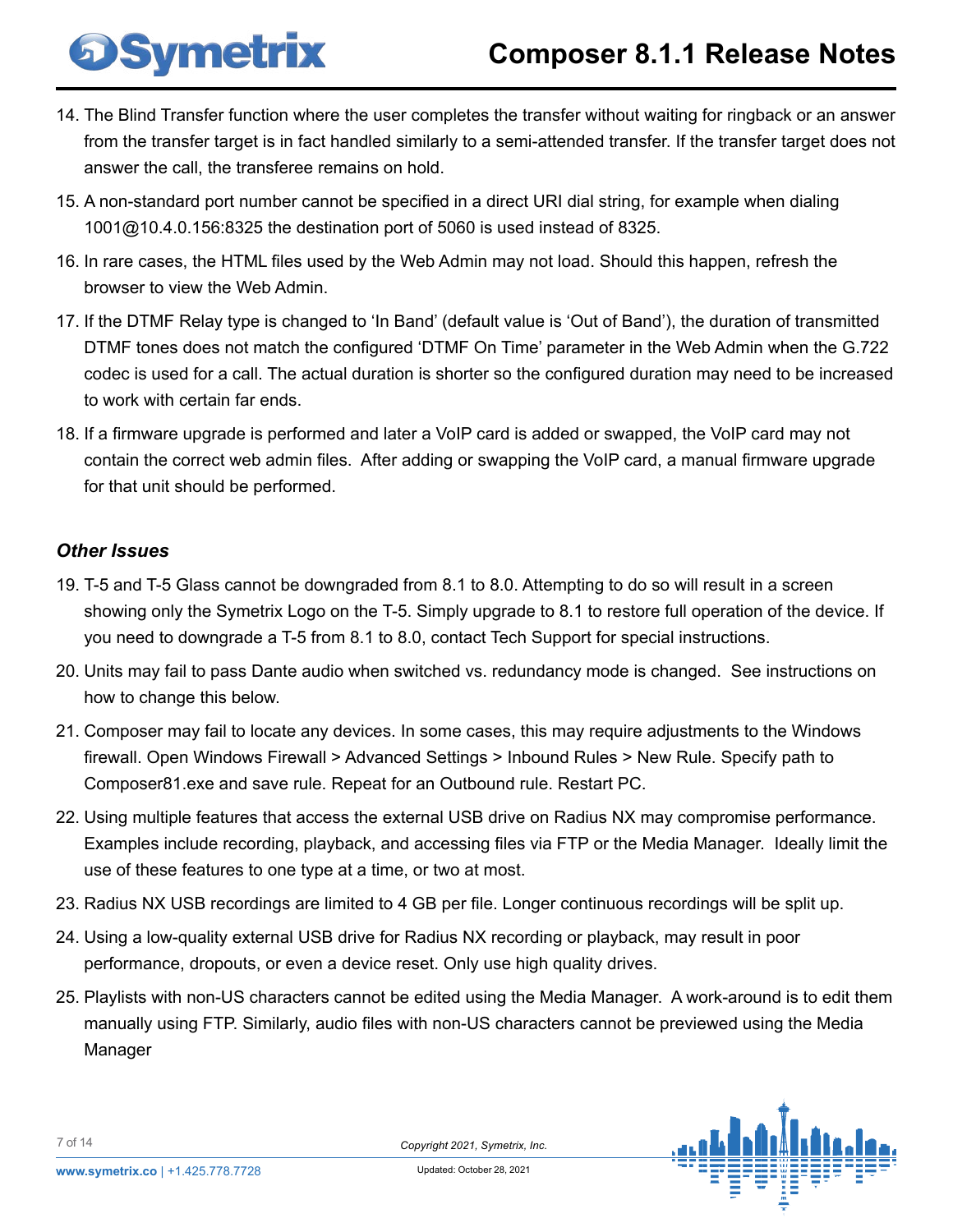- 26. When using a preset to mute all devices, Attero Tech and other third party devices may not be muted. Dante transmitters will be muted, so in most cases, they will effectively be muted because they are receiving no audio from Symetrix units.
- 27. When an xIn, xOut, xIO, or third party Dante unit is first attached to the network, it may take up to two minutes to be located by Composer. When it is unplugged, it may still be visible in Composer for up to a minute.
- 28. Some controls in Composer cannot be added to SymVue panels. For a complete list, see the SymVue topic in the Help file.
- 29. Large button matrices in SymVue panels may adversely affect performance.

**DSymetrix** 

- 30. Storing the settings of large matrix modules in more than 100 presets may adversely affect performance.
- 31. Multiple instances of SymVue panels containing Shure microphone diagnostics may adversely affect performance. Minimizing the total number of Shure diagnostic controls opened in SymVue is recommended.
- 32. There may be slight discrepancies in displayed frequencies between SymVue panels and their corresponding control screens. For example, in a British EQ frequency display, if the control screen shows 200.000 Hz, the panel shows 200.002 Hz. These rounding discrepancies are visible due to the very high precision shown in EQ frequencies and should be insignificant since they are generally less than 0.002%.
- 33. For EQ modules that are switchable between Octaves and Q, the SymVue panel will always display the Q value, even though the label may say "Octaves:". The label is created at the time of export and isn't updated if the mode is changed. For best results, leave any filters in Q mode if they need to be exported to SymVue.
- 34. In control screens with background images, it is difficult to wireframe select controls on top of the image since the wireframe dragging may select and move the image. To work around this, first lock the image via the right-click menu. Then hold down the Alt key when wireframe selecting controls.
- 35. n DTMF Decoder modules, the DTMF Sequences cannot be stored in presets. However, they can be stored in settings files, allowing them to be moved from one module to another.
- 36. If a numeric value box is placed in a control screen without its corresponding fader, it may not update properly. The work-around is to include the fader as well.
- 37. If Dante routing or settings are changed via Audinate's Dante Controller software, loss of functionality may result. Changes made from Dante Controller may be in conflict with those made through Composer. For best results, do not reboot the Dante hardware or change settings using Dante Controller. Use it only as a monitoring and troubleshooting tool.
- 38. A maximum of 80 Dante units are allowed in any system. This includes Symetrix and third party devices. If more than 80 are present, you may not be able to locate certain units.



8 of 14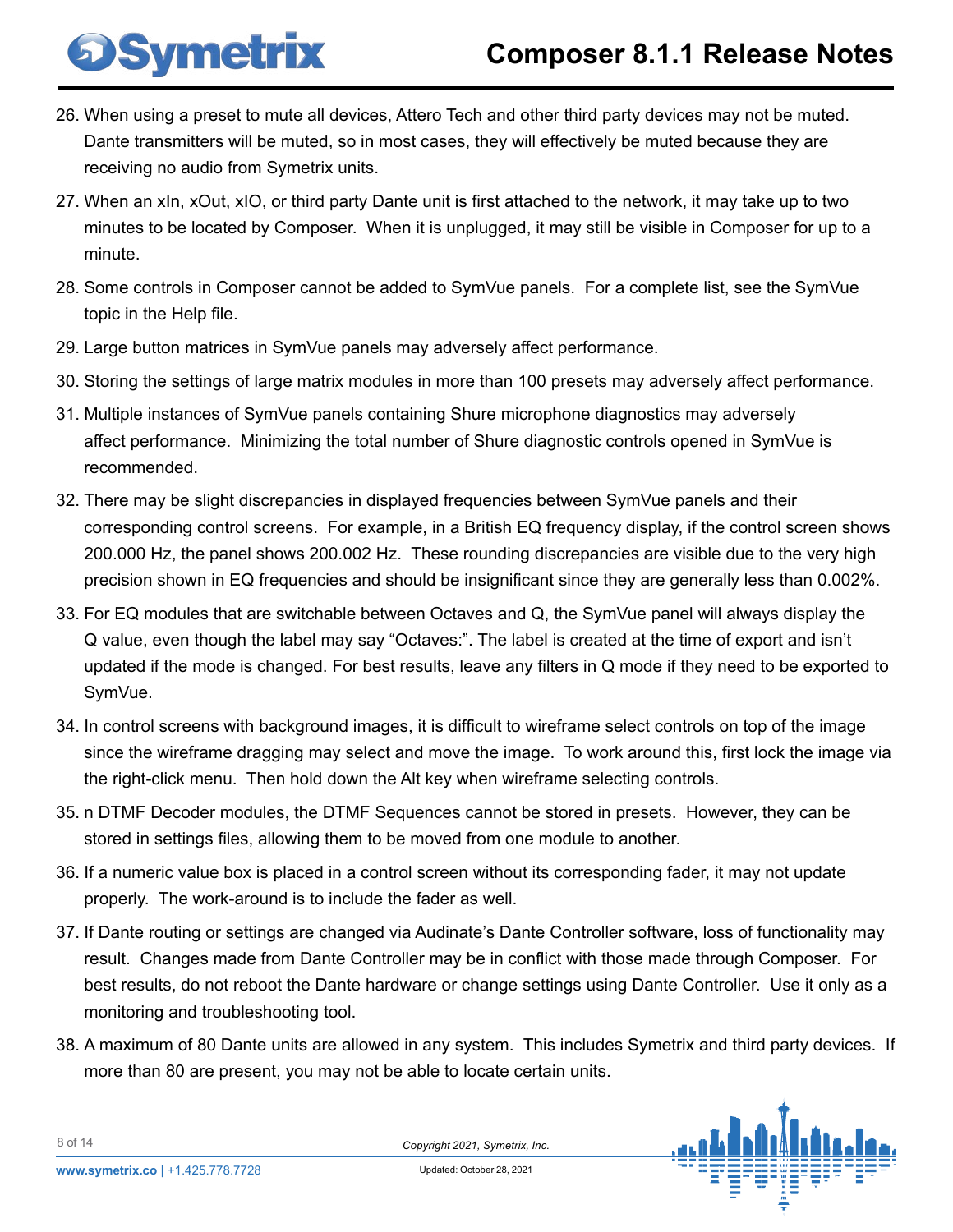- 39. In the ARC-WEB dialer, if many speed dials are populated with extremely long strings (thousands of characters total), the dialer may not function. This is unlikely to be an issue with "normal" usage.
- 40. When upgrading the Dante Kernel Firmware for xIO4 devices, the upgrade may report failure when there are large numbers of units on the Dante network. However, the upgrade will actually succeed as verified by the new version number being displayed. To avoid the erroneous message, upgrade each xIO4 unit with only it and a single locating DSP unit on the Dante network.
- 41. Web monitoring may not work properly if certain ad blocker browser extensions are installed. If you are having trouble accessing a unit's web GUI, disable all ad blockers and/or add the unit's IP address to the whitelist.

## **IV) Installation Notes**

<span id="page-8-0"></span>**DSymetrix** 

If you are upgrading an existing installation that loads a configuration automatically on start-up, the following procedure is recommended:

- **1. Make sure you have a copy of the original site file** (.symx file). If it exists on your local drive, skip to step #2. Otherwise, use your previously installed version of Composer and choose **Hardware->System Manager.** Select the hardware that contains an archived site file and press "Go On-line (Pull from Unit). Follow the prompts to save the archived file to your local drive. Make a note of its location.
- 2. Turn off the automatic configuration load by going to 'Upgrade Firmware', clicking on 'Erase Memory', selecting only 'Stored Site File' and pressing Erase. Repeat for all connected units.
- 3. Upgrade the firmware as described below.
- 4. Re-push your entire site file to the hardware. Open the site file in Composer 8.1 and choose **Hardware- >Go On-line (Push Design to Hardware)** (or press F4).

Following the re-download procedure listed above guarantees that the DSP code running in your hardware is the correct version to work with the new firmware and Composer application code.

Version 8.1 installs to a separate location than from previous versions on your hard drive. Version 8.1 can cohabitate with previous versions of Composer on your PC and will not interfere with their settings. It is important to note, however, that the firmware on the hardware must match the version of Composer that communicates with it. Version 8.1 will only communicate with hardware that is running the firmware released with Version 8.1, etc. If you intend to switch between versions of Composer while using the same hardware, you must remember to change the firmware each time. Composer checks this on download and warns you if a mismatch is detected.

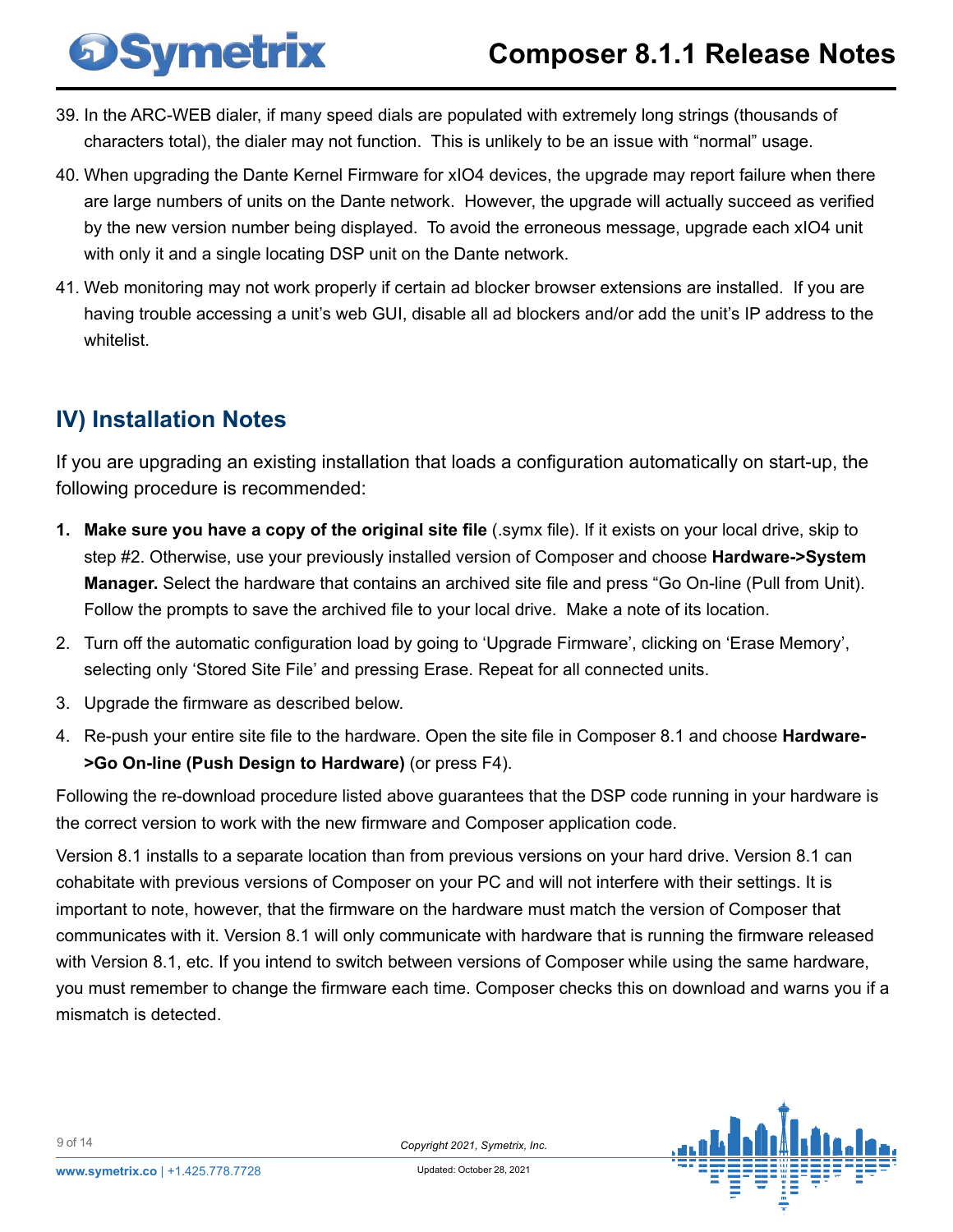# <span id="page-9-0"></span>**OSymetrix**

## **V) Upgrading Firmware for 8.1**

**Important:** In order to run Composer version 8.1, the firmware in your hardware devices must be upgraded to the latest version. If you are receiving this software with a new device from the factory, then the firmware versions should already be correct. However, if you are using it with an existing device, then the firmware must be upgraded. (Information about the latest release versions is always available on th[e Symetrix web site.\)](https://www.symetrix.co/support/knowledge-base/?faq_id=5596) When you try to push a design to hardware, the firmware versions will be automatically checked and you will be told if an upgrade is required. The latest firmware is always provided in the Composer installer.

### *Upgrading Firmware using Auto Upgrade*

- 1. Follow the steps under Installation Notes above.
- 2. Install Composer 8.1 using the provided Setup utility. This will copy the necessary firmware files to your hard drive.
- 3. Launch the version of Composer that was just installed.
- 4. Connect your hardware devices as they would be for normal operation. Disconnect or power down all 3rd party audio devices, **especially power amps and speakers,** connected to your device(s) during the upgrade.
- 5. If you already have a site file created with all units to be upgraded in it, open that and skip to step 7. Otherwise create a new site containing all units to be upgraded.
- 6. For each one, locate them on the network using **Hardware->Locate Hardware.**
- 7. Choose **Hardware->Upgrade Firmware.** Press the **Auto Upgrade** button. This will upgrade all units contained in the site.
- 8. If you encounter problems with this procedure or want more control over the upgrade process, try the manual operation procedure below.

### *Upgrading Firmware - manual operation*

- 1. Install Composer 8.1 using the provided Setup utility. This will copy the necessary firmware files to your hard drive.
- 2. Launch the version of Composer that was just installed.
- 3. Connect your hardware devices as they would be for normal operation. Disconnect or power down all 3rd party audio devices, **especially power amps and speakers,** connected to your device(s) during the upgrade.
- 4. Choose **Hardware->System Manager**. Select the **Hardware** tab. If necessary, change the Network Search Parameters to discover your unit(s).

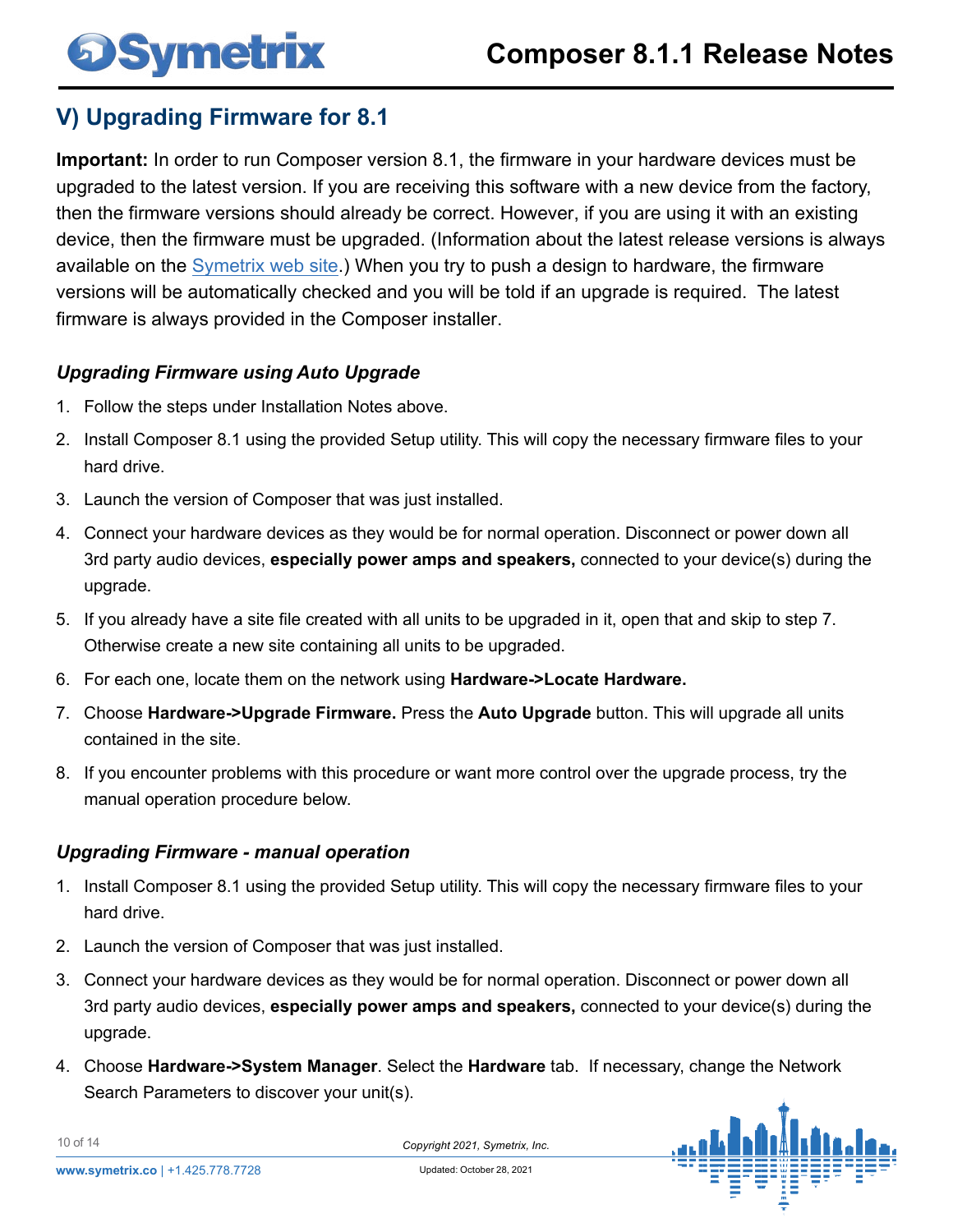- 5. Click the unit to be upgraded and press the **Upgrade Firmware** button.
- 6. Click the **Upgrade** button under Composer Firmware File. An open file dialog will appear allowing you to browse for firmware files. By default it should take you into the C:\Program Files (x86)\Symetrix\Composer 8.1\Upgrade folder. Select the appropriate file and click 'Upgrade'. Close the dialog box.
- 7. If you have more than one device, repeat steps 5-6.

**DSymetrix** 

### *Upgrading firmware for xIn 12, xOut 12, xIn 4, xOut 4, or xIO 4x4 devices*

When you try to push a design to hardware, the firmware versions will be automatically checked and you will be told if an upgrade is required. To upgrade xIn/xOut/xIO device firmware, follow these steps. Follow the steps under Installation Notes above.

- 1. Install Composer 8.1 using the provided Setup utility. This will copy the necessary firmware files to your hard drive.
- 2. Launch the version of Composer that was just installed.
- 3. Connect your xIn/xOut/xIO devices as they would be for normal operation. Each device must be connected to a Dante network that contains at least one Edge, Radius, or Prism unit. This unit will act as the locating unit for the device to be upgraded.
- 4. If you have a site file that contains the locating unit and the xIn/xOut unit(s), open it and skip to 7.
- 5. Create a new site file and add a locating DSP unit and all units to be upgraded.
- 6. For each device to be upgraded, right click on the unit and select **Locate Hardware**. Find the device in the table, click on it, press **Select Hardware Unit** then **Close**.
- 7. Right click on the xIn/xOut/xIO unit and select **Unit Properties.**
- 8. Press the **Upgrade Firmware…** button. Composer will automatically determine if an upgrade is required for the User or Kernel firmware and choose the appropriate version for that version of Composer. To select a custom version, click the Change Version button and select the kernel or user file to be used for the upgrade. *This should only be done under supervision by tech support.* The filename of the upgrade files

will indicate their version. Press the **Upgrade Firmware** button.

9. Repeat steps 7-8 for each device to be upgraded.

#### *Upgrading RS-485 device firmware*

New releases may include new firmware versions for Symetrix RS-485 devices such as the Modular ARC family and ARC-IIe. To upgrade RS-485 device firmware, follow these steps. Follow the steps under Installation Notes above.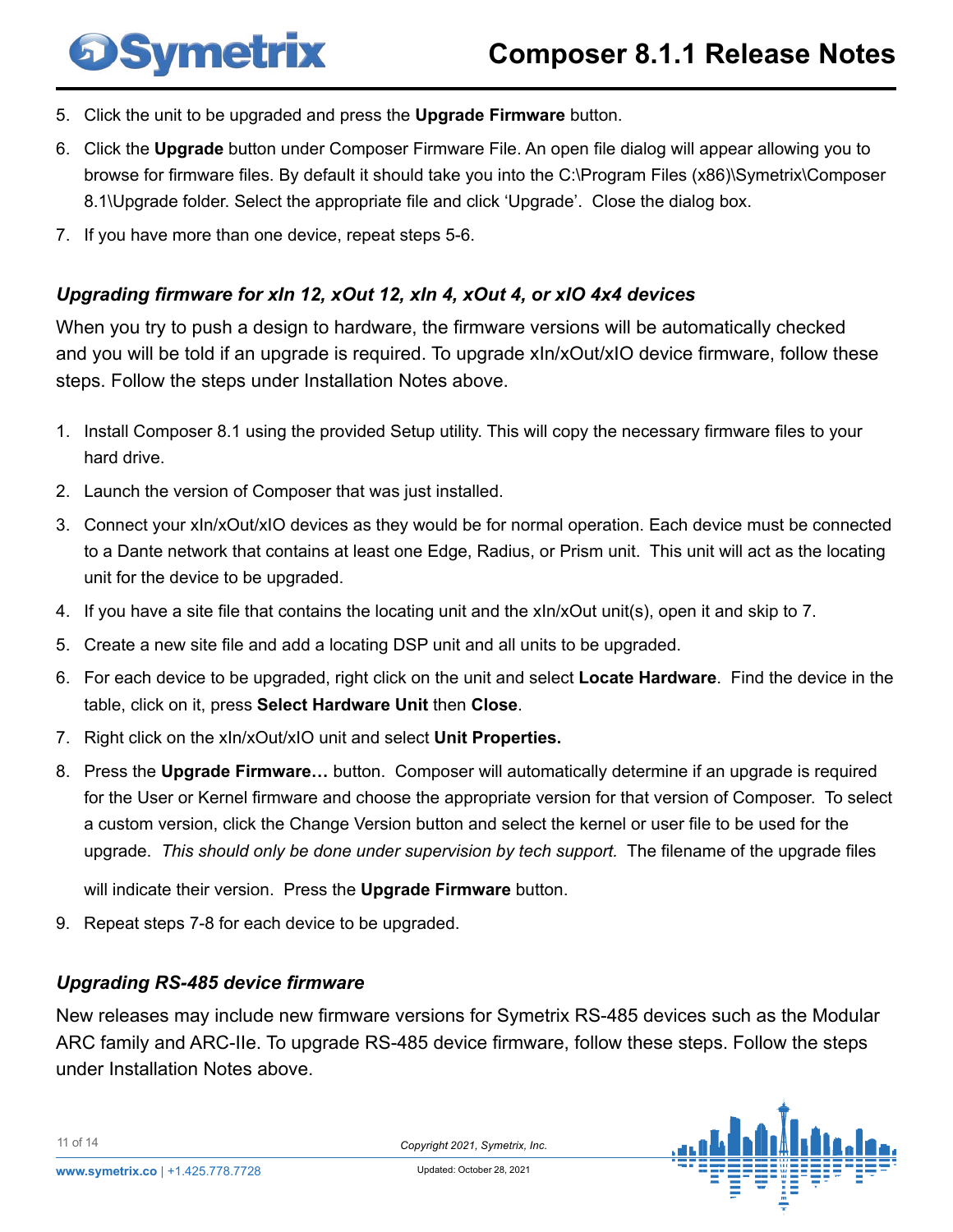

#### *Method 1 – using a site file*

**Symetrix** 

- 1. Install Composer 8.1 using the provided Setup utility. This will copy the necessary firmware files to your hard drive.
- 2. Launch the version of Composer that was just installed.
- 3. Connect your RS-485 devices as they would be for normal operation. RS-485 devices must have unique addresses (set by rotary or DIP switches on the units—see the appropriate hardware Quick Start Guide for more information).
- 4. If you already have a site file created with all units that have RS-485 devices attached, open that and skip to step 6. Otherwise create a new site containing all units that have RS-485 devices to be upgraded.
- 5. Choose Hardware **Hardware->Upgrade Firmware.**
- 6. Choose the unit that has the RS-485 devices attached and select Upgrade ARCs.
- 7. Select the RS-485 device and press the **Upgrade Firmware** button.
- 8. Choose the appropriate firmware file and press 'Open'.
- 9. Repeat steps 7 and 8 for each RS-485 device connected to that unit. If there are RS-485 devices connected to other units, repeat steps 6-9.

#### *Method 2 – using the System Manager*

- 1. Install Composer 8.1 using the provided Setup utility. This will copy the necessary firmware files to your hard drive.
- 2. Launch the version of Composer that was just installed.
- 3. Connect your RS-485 devices as they would be for normal operation. RS-485 devices must have unique addresses (set by rotary or DIP switches on the units—see the appropriate hardware Quick Start Guide for more information).
- 4. Choose Hardware **Hardware->System Manager.** Select the **Hardware** tab. If necessary, change the Network Search Parameters to discover your unit(s).
- 5. Click the unit that has the RS-485 devices attached and select Properties.
- 6. Select the **RS-485 Remote Control** tab. Select the RS-485 device and press the **Upgrade Firmware**  button.
- 7. Choose the appropriate firmware file and press 'Open'.
- 8. Repeat steps 6 and 7 for each RS-485 device connected to that unit. If there are RS-485 devices connected to other units, repeat steps 5-7.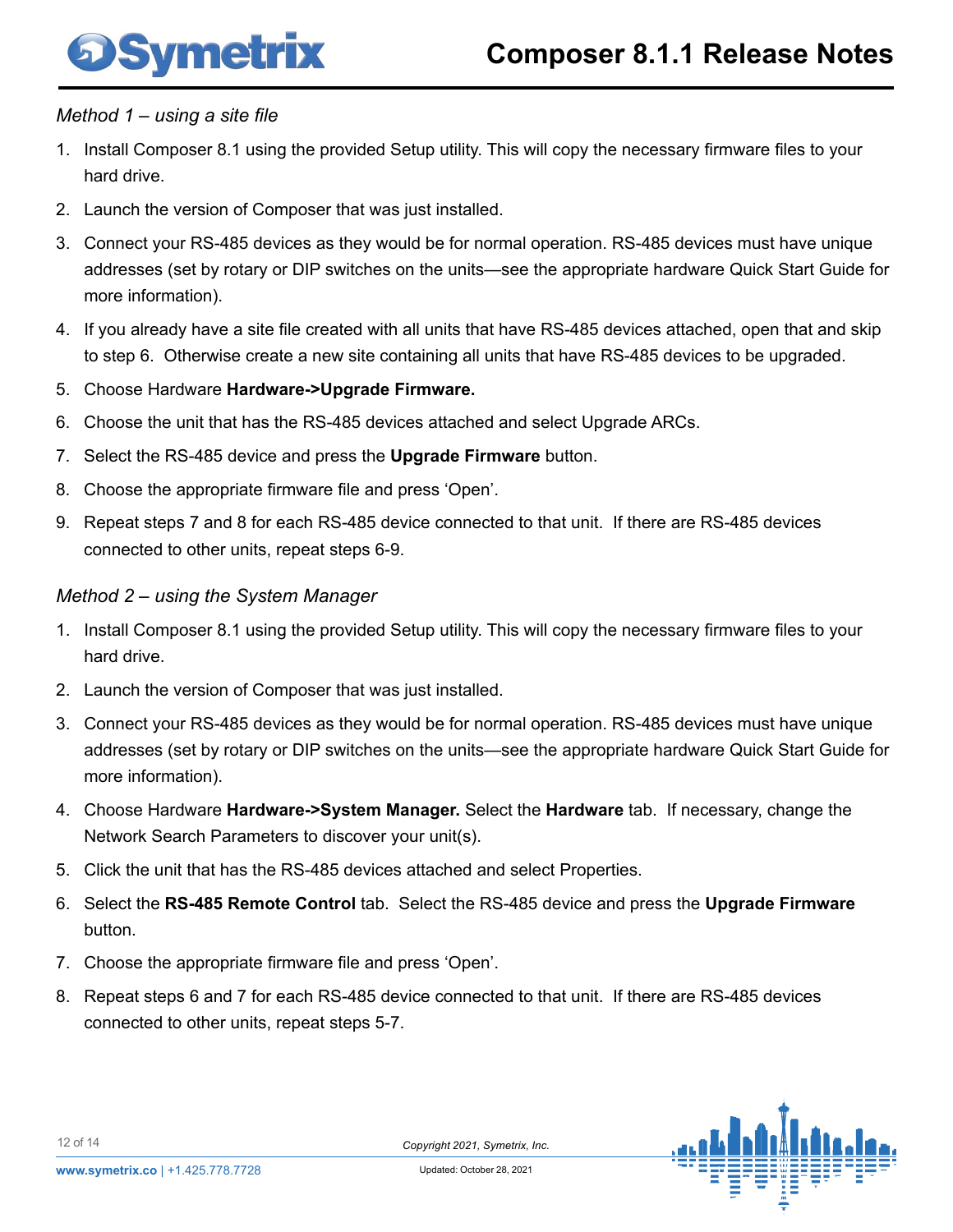### **VI) Issues with Site files from previous versions of Composer**

In version 8.1, the site file (.symx file) format has changed from previous versions. You will be able to open all previous version site files in version 8.1 or later. **However, files saved with version 8.1 may not be readable by previous versions and/or some features may not work properly.**

If you intend to maintain both 8.1 and previous versions on your computer, we recommend the following guidelines to minimize difficulties with file formats:

### *A. Backup all previous design files.*

<span id="page-12-0"></span>**OSymetrix** 

It is recommended that you backup your version 8.0 or earlier design files to a secure location before using or installing Version 8.1. Even if all else goes completely wrong, as long as you have those files, there is a way to recreate your old setup. Note that once you save a file with Composer 8.1 and overwrite a file from a previous version, it may no longer be readable in the previous version of Composer.

### *B. Don't use the same file names for Version 8.1 design files.*

If you are going to maintain both versions of the software on your PC, it is highly recommended that you include something in the file name of all previous version files you save to indicate their version. This way you will be able to tell the files apart if they become co-mingled.

Even if you are not going to maintain both versions, it is a good idea to use this practice at least until all your design files have been converted and you have fully embraced Version 8.1.

### *C. Choose the default locations when installing software.*

When you install any version of Composer software, allow the installation to go to the default folder. This ensures that multiple versions will not interfere with each other.

### *D. Do not use version 8.1 software with previous versions of firmware or previous versions of*

#### *software with version 8.1 firmware.*

*The versions of software and firmware must match!* The only operation you should do that accesses hardware with mismatched software and firmware is to upgrade to the correct firmware. Upgrading is generally possible regardless of the firmware mismatch. If this is not the case, the release notes will make a point of mentioning this.